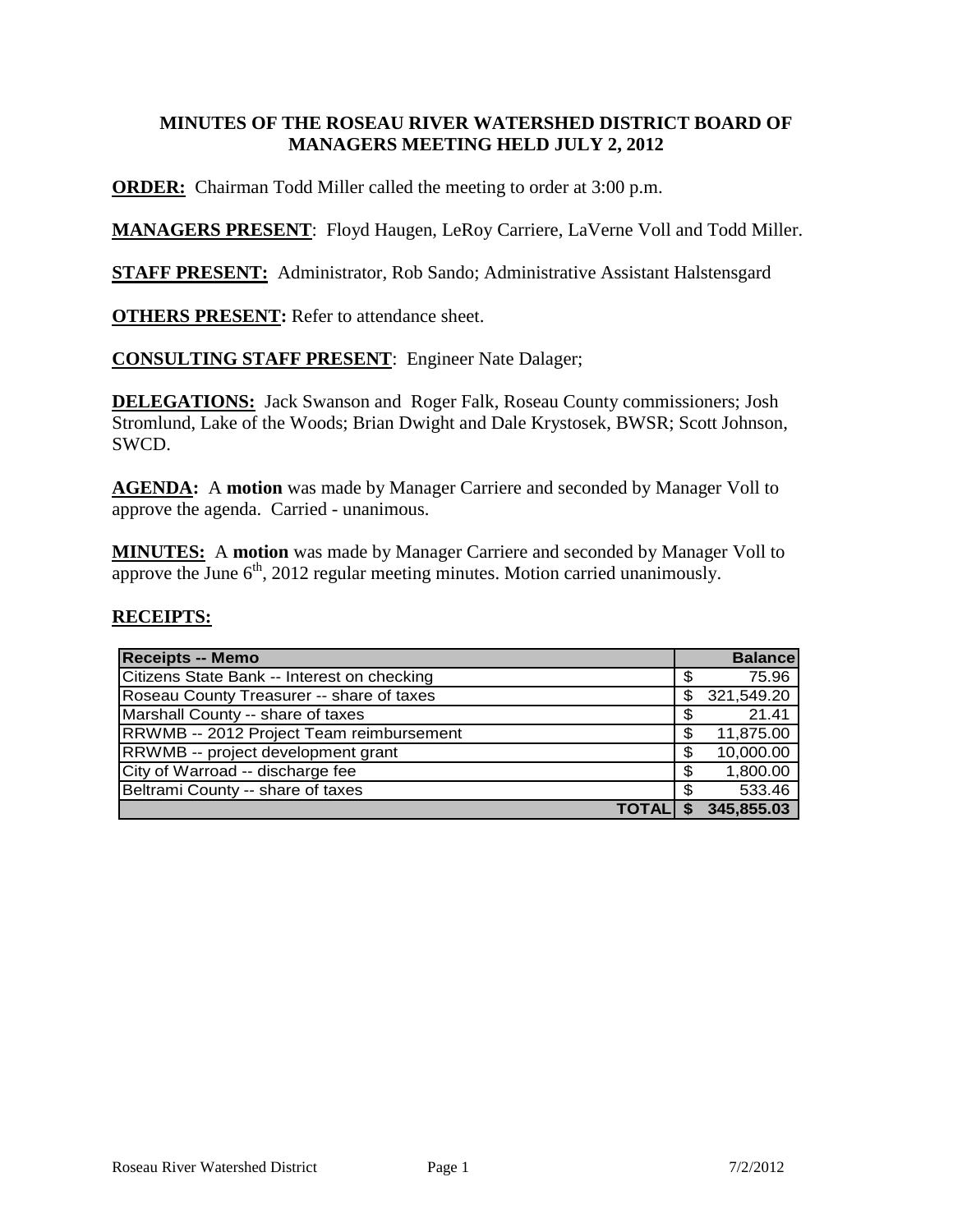| <b>Bills -- Memo</b>                                   |                           | <b>Amount</b> |
|--------------------------------------------------------|---------------------------|---------------|
| City of Roseau -- utilities                            | \$                        | 200.73        |
| Verison -- cell phone charge                           | \$                        | 51.86         |
| CenturyLink -- phone bill                              | $\overline{\$}$           | 104.11        |
| Sjoberg's Cable TV -- cable internet                   | $\overline{\mathfrak{s}}$ | 45.53         |
| Roseau Times-Region -- notice                          | $\overline{\$}$           | 34.13         |
| Minnesota Energy -- natural gas bill                   | $\overline{\$}$           | 22.95         |
| Houston Engineering -- Project Engineering             | $\overline{\$}$           | 3,395.45      |
| <b>HDR Engineering -- Project Engineering</b>          | \$                        | 4,923.30      |
| Floyd Haugen -- meetings, mileage and expenses         | $\overline{\$}$           | 108.96        |
| LeRoy Carriere -- meetings, mileage and expenses       | $\overline{\mathcal{S}}$  | 86.76         |
| Todd Miller -- meetings, mileage and expenses          | $\overline{\$}$           | 562.14        |
| LaVerne Voll -- meetings, mileage and expenses         | $\overline{\$}$           | 393.40        |
| Rob Sando -- expenses and mileage                      | $\overline{\$}$           | 820.05        |
| Rob Sando -- salary                                    | $\overline{\$}$           | 3,117.86      |
| Tracy Halstensgard -- wages                            | $\overline{\$}$           | 1,913.97      |
| Marco -- copier                                        | \$                        | 7,849.84      |
| PERA -- employee and employer share                    | $\overline{\$}$           | 887.98        |
| Internal Revenue Service -- 941 tax                    | $\overline{\$}$           | 1,531.19      |
| Doug's Supermarket -- food for meetings and supplies   | $\overline{\$}$           | 26.86         |
| Halverson Sand & Gravel, Inc -- Hay Creek construction | \$                        | 1,360.00      |
| Roso Cleaners -- rugs                                  | $\overline{\mathcal{S}}$  | 112.86        |
| Roseau School District -- bus for Hay Creek Tour       | $\overline{\mathcal{G}}$  | 116.56        |
| Roseau Bakery -- food for meetings                     | $\overline{\mathcal{G}}$  | 41.74         |
| Postmaster -- stamps                                   | $\overline{\mathcal{S}}$  | 90.00         |
| Billberg Trucking -- gavel for Palmville Project       | $\overline{\$}$           | 1,440.00      |
| Border State Bank -- investment in CD                  | \$                        | 800,000.00    |
| <b>TOTAL</b>                                           | $\overline{\$}$           | 829,238.23    |

**BILLS:** A **motion** was made by Manager Haugen to pay the normal monthly bills, seconded by Manager Carriere. Motion carried unanimous.

# **DELEGATIONS:**

Jack Swanson thanked Chairman Miller for the invitation to the LUP meeting. Chairman Miller asked about the PILT on federal lands. Josh Strumlund stated that you have to request payment for federal lands. There was brief discussion on Roseau County's federal PILT status.

Dale Krystosek and Brian Dwight, BWSR, and Josh Stromlund, Lake of the Woods County, met with the board to discuss Agricultural Wetland Banking. Mr. Krystosek presented the Board with a handout, discussed the qualifications and reviewed the Wetland Banking process. Mr. Stromlund discussed the banking project in Lake of the Woods County.

Kelman Kvien addressed the Board about his tiling permit. Mr. Kvien has concerns about the requirement of having control structures on his tile outlet. There was extensive discussion on District Rules and basin wide directives concerning ag tiling. Mr. Kvien will resubmit the permit application for Sect. 14 of Spruce.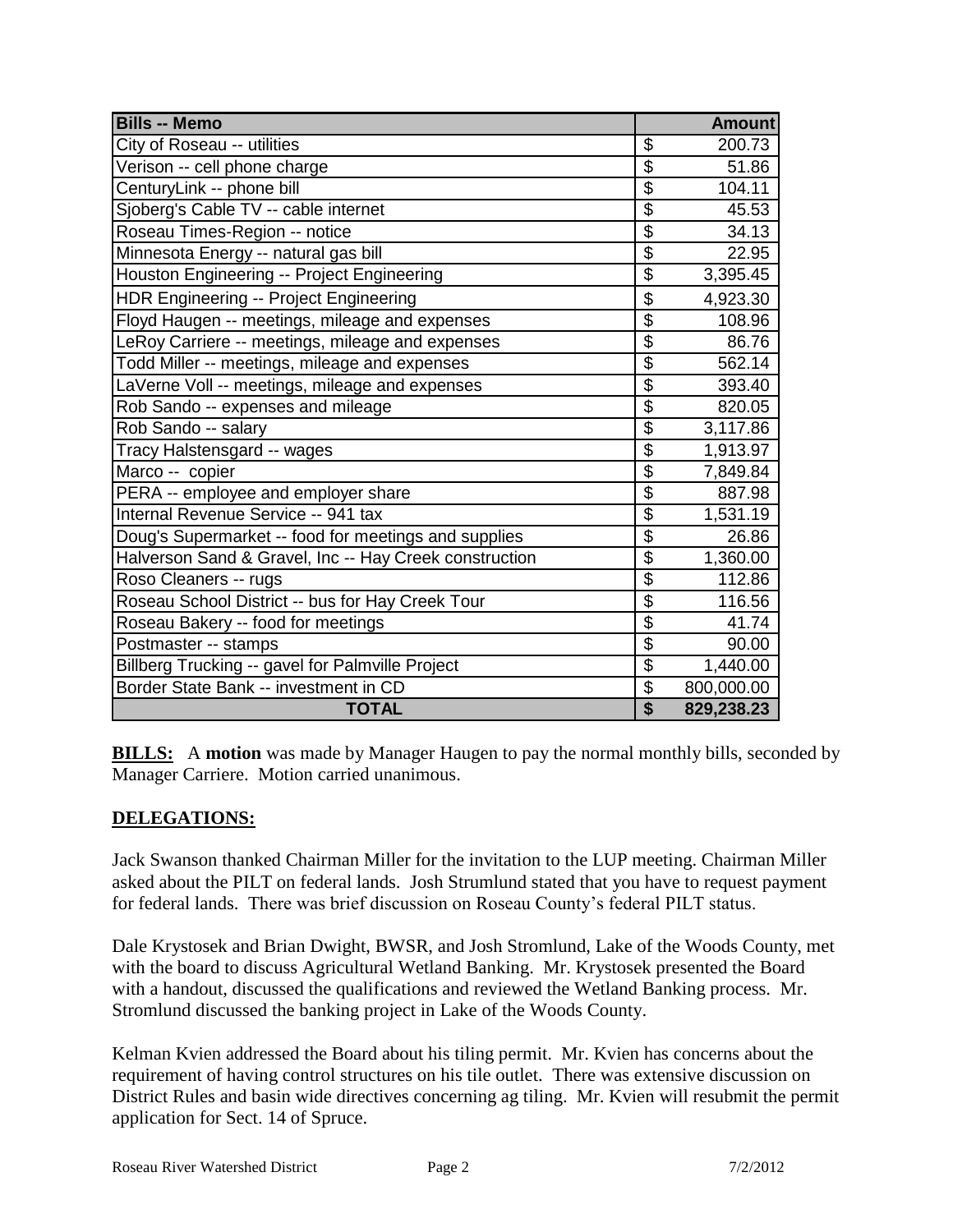#### **PROJECT REPORT:**

Hay Creek/Norland: Engineer Dalager updated the Board on final construction. There was discussion on the expiration of the contract with Spruce Valley Construction. A **motion** was made by Manager Voll to pay Halverson Sand & Gravel in the amount of \$1,360.00 to be deducted from Spruce Valley Inc. retainage, seconded by Manager Haugen. Motion carried unanimously. Administrator Sando and Manager Voll will meet with a representative from Spruce Township to discuss gravel on the township road. The board discussed mowing of the project. Administrative Assistant Halstensgard informed the board that Dave Grafstrom inquired about haying in the project area. Manager Voll made a **motion** to allow Grafstroms to hay the land in the project area, seconded by Manager Haugen. Motion carried unanimously. A **motion** was made by Manager Carriere to pay HDR Engineering in the amount of \$4,894.72 seconded by Manager Haugen. Motion carried with Manager Voll opposed. Engineer Dalager spoke with Mr. Cater, Spruce Valley Construction, concerning the expiration of the contract and he will be requesting a two week extension. A **motion** was made by Manager Voll to pay Spruce Valley Construction Pay Estimate #19 in the amount of \$16,187.52 seconded by Manager Carriere. Motion carried unanimously.

Palmville Project: Administrator Sando updated the board on the work to be completed. There was discussion on the reach of Loren Horner's backhoe and possibly using Holthusen Construction. The Board discussed the remaining funding and work to be completed. The Board directed Administrator Sando to hire Horner Excavation to install the culverts and remove beaver dams. A **motion** was made by Manager Haugen to move pay Billberg Trucking in the amount of \$1,440.00, seconded by Manager Carriere. Motion carried unanimously.

Beltrami: Chairman Miller updated the Board on the LUP plan meeting held June  $26<sup>th</sup>$ , 2012 in Warroad. A **motion** was made by Manager Haugen and seconded by Manager Voll to pay the Houston engineering bill in the amount of \$3,395.45. Motion carried unanimously.

WD#3: Manager Haugen stated that the safety rails have not been installed on the structures. Administrator Sando stated a letter has been sent to Darwin Sandin to keep his cattle out of the ditch. Administrator Sando will get a request to the County to spray the ditch for weeds as soon as possible.

RRWMA: Chairman Miller and Engineer Dalager discussed the meeting held June 25, 2012. A **motion** was made by Manager Carriere and seconded by Manager Haugen to pay the HDR Engineering bill in the amount of \$2,401.85. Motion carried unanimously.

Arpin Impoundment: The Board discussed funding the project through WRP or possible Wetland Banking. After some discussion, the Board directed Administrator Sando to organize a meeting with landowners, SWCD and NRCS.

#### **COMMITTEE REPORTS:**

Rules Committee: There was discussion on Ag Tiling rules.